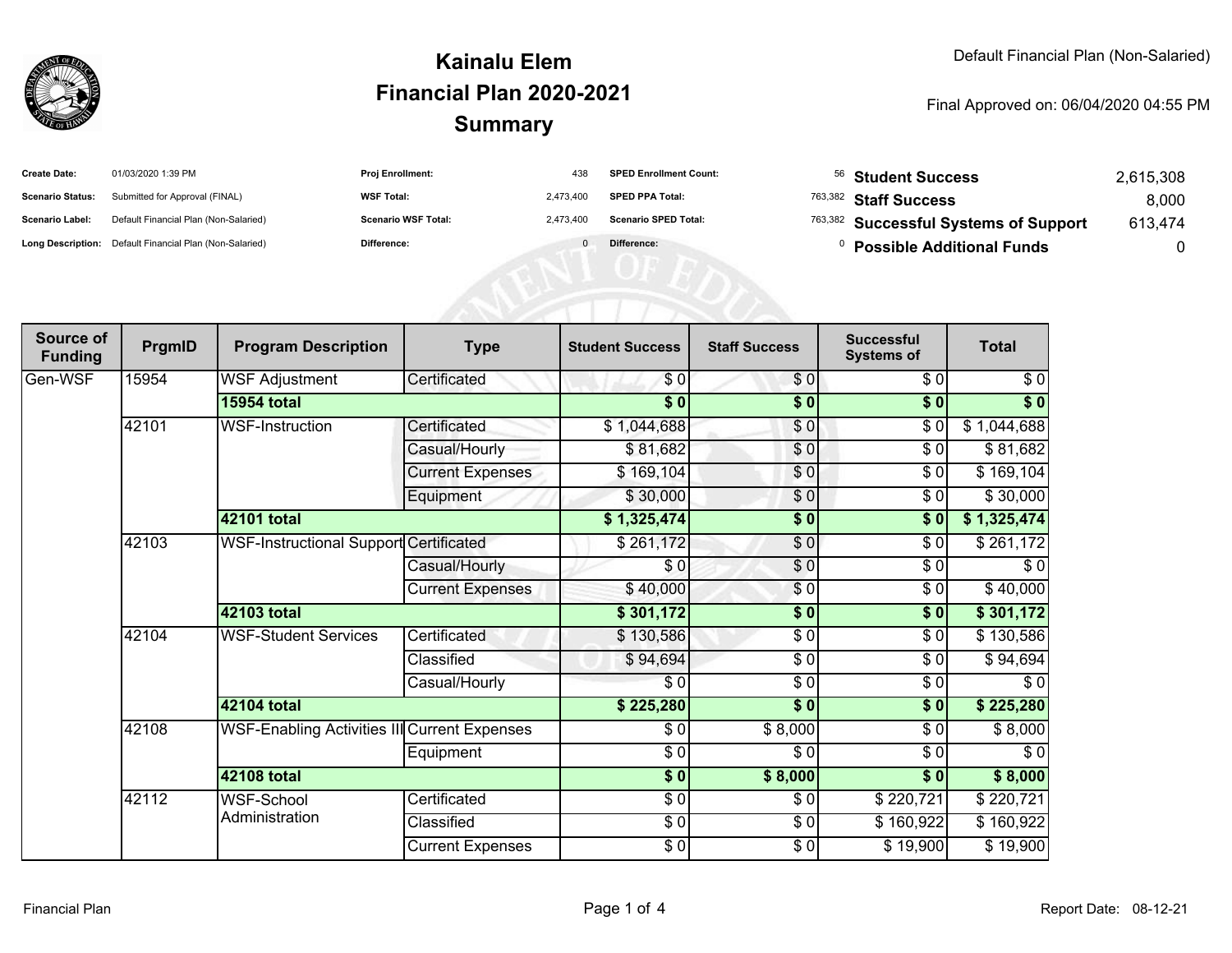

## **SummaryKainalu ElemFinancial Plan 2020-2021**

Final Approved on: 06/04/2020 04:55 PM

| <b>Source of</b><br><b>Funding</b> | PrgmID           | <b>Program Description</b>                    | <b>Type</b>             | <b>Student Success</b>    | <b>Staff Success</b> | <b>Successful</b><br><b>Systems of</b> | <b>Total</b>     |
|------------------------------------|------------------|-----------------------------------------------|-------------------------|---------------------------|----------------------|----------------------------------------|------------------|
| Gen-WSF                            | 42112            | <b>WSF-School</b><br>Administration           | Equipment               | \$0                       | \$0                  | $\overline{30}$                        | $\sqrt{6}$       |
|                                    |                  | <b>42112 total</b>                            |                         | $\overline{\$0}$          | $\overline{\$0}$     | \$401,543                              | \$401,543        |
|                                    | 42113            | <b>WSF-School Facility</b><br><b>Services</b> | <b>Classified</b>       | \$0                       | $\overline{\$0}$     | \$170,924                              | \$170,924        |
|                                    |                  |                                               | Casual/Hourly           | $\sqrt{6}$                | $\sqrt{6}$           | \$33,007                               | \$33,007         |
|                                    |                  |                                               | <b>Current Expenses</b> | \$0                       | $\overline{\$0}$     | \$8,000                                | \$8,000          |
|                                    |                  |                                               | Equipment               | $\sqrt{50}$               | $\overline{\$0}$     | $\overline{\$0}$                       | $\overline{\$0}$ |
|                                    |                  | <b>42113 total</b>                            |                         | $\overline{\textbf{S}^0}$ | $\overline{\$0}$     | \$211,931                              | \$211,931        |
|                                    | Gen-WSF          |                                               |                         | \$1,851,926               | \$8,000              | \$613,474]                             | \$2,473,400      |
| Gen-SPED                           | 17101            | SPED Ppa - Instruction                        | Certificated            | \$522,344                 | $\overline{\$0}$     | \$0                                    | \$522,344        |
|                                    |                  |                                               | Classified              | \$215,213                 | $\overline{\$0}$     | $\overline{\$0}$                       | \$215,213        |
|                                    |                  |                                               | <b>Current Expenses</b> | \$25,825                  | \$0                  | $\overline{\$0}$                       | \$25,825         |
|                                    |                  | <b>17101 total</b>                            |                         | \$763,382                 | \$0                  | $\overline{\$}0$                       | \$763,382        |
|                                    | 17131            | <b>Special Education in</b>                   | Certificated            | \$0                       | $\overline{\$0}$     | $\overline{\$0}$                       | $\overline{\$0}$ |
|                                    |                  | <b>Regular Schools</b>                        | Classified              | $\sqrt{6}$                | $\sqrt{0}$           | $\overline{\$0}$                       | $\overline{\$0}$ |
|                                    |                  | <b>17131 total</b>                            |                         | $\overline{\$0}$          | $\overline{\$0}$     | $\overline{\$0}$                       | $\overline{\$0}$ |
|                                    | Gen-SPED         |                                               |                         | \$763,382                 | $\overline{\$0}$     | $\overline{\$}0$                       | \$763,382        |
| Gen-Categ                          | 16807            | <b>Hawaiian Studies</b>                       | Casual/Hourly           | \$0                       | $\overline{\$0}$     | $\overline{\$0}$                       | $\overline{\$0}$ |
|                                    |                  |                                               | <b>Current Expenses</b> | $\overline{\$0}$          | $\overline{\$0}$     | $\overline{\$0}$                       | $\overline{\$0}$ |
|                                    |                  |                                               | Equipment               | \$0                       | $\overline{\$0}$     | $\overline{\$0}$                       | $\overline{30}$  |
|                                    |                  | <b>16807 total</b>                            |                         | $\overline{\$0}$          | $\sqrt{6}$           | $\sqrt{6}$                             | $\sqrt{6}$       |
|                                    | <b>Gen-Categ</b> |                                               |                         | $\overline{\$0}$          | $\sqrt{6}$           | $\overline{\$0}$                       | $\overline{\$0}$ |
| Federal                            | 20659            | Essa Title IIa Prof Dev-<br><b>OCISS</b>      | Casual/Hourly           | $\overline{\$0}$          | $\overline{\$0}$     | $\overline{\$0}$                       | $\overline{30}$  |
|                                    |                  | <b>20659 total</b>                            |                         | \$0                       | \$0                  | $\overline{\$0}$                       | $\sqrt{6}$       |
|                                    | 20697            | Essa Title IIa Prof Dev                       | Casual/Hourly           | $\sqrt{6}$                | $\overline{\$0}$     | $\overline{\$0}$                       | $\sqrt{6}$       |
|                                    |                  | <b>20697 total</b>                            |                         | $\overline{\$0}$          | $\overline{\$0}$     | $\overline{\$0}$                       | \$0              |
|                                    | 35913            | Sch Prgm Food Services                        | Classified              | $\sqrt{6}$                | $\sqrt{6}$           | $\sqrt{6}$                             | $\sqrt{6}$       |
|                                    |                  |                                               | Casual/Hourly           | $\sqrt{6}$                | $\sqrt{6}$           | $\sqrt{6}$                             | $\sqrt{6}$       |
|                                    |                  | <b>35913 total</b>                            |                         | $\overline{\$0}$          | $\overline{\$0}$     | $\overline{\$0}$                       | $\overline{\$0}$ |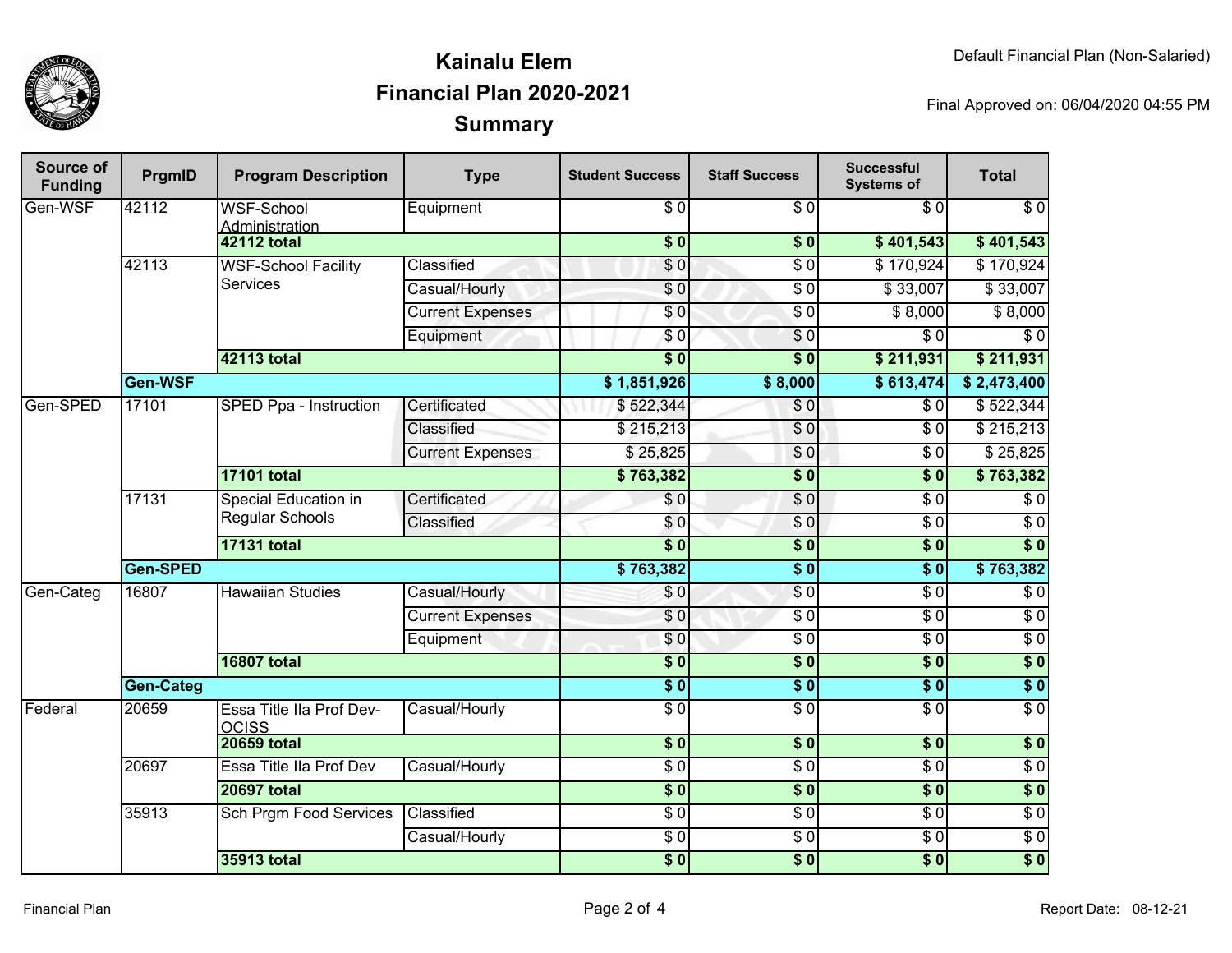

## **SummaryKainalu ElemFinancial Plan 2020-2021**

Final Approved on: 06/04/2020 04:55 PM

| <b>Source of</b><br><b>Funding</b> | PrgmID          | <b>Program Description</b>                           | <b>Type</b>             | <b>Student Success</b> | <b>Staff Success</b>   | <b>Successful</b><br><b>Systems of</b> | <b>Total</b>     |
|------------------------------------|-----------------|------------------------------------------------------|-------------------------|------------------------|------------------------|----------------------------------------|------------------|
| Federal                            | 52003           | <b>ESEA Title I-Complex</b><br>Area Initiatives      | Casual/Hourly           | \$0                    | \$0                    | \$0                                    | \$0              |
|                                    |                 |                                                      | Equipment               | \$ 0                   | $\sqrt{6}$             | $\sqrt{6}$                             | $\overline{30}$  |
|                                    |                 | <b>52003 total</b>                                   |                         | $\overline{\$0}$       | $\sqrt{50}$            | $\overline{\$0}$                       | $\sqrt{50}$      |
|                                    | Federal         |                                                      |                         | $\overline{\$0}$       | $\overline{\$0}$       | $\overline{\$0}$                       | $\overline{\$}0$ |
| Gen-Cent                           | 25220           | <b>School Transformation</b>                         | <b>Current Expenses</b> | \$0                    | $\overline{\$0}$       | $\sqrt{6}$                             | $\sqrt{6}$       |
|                                    |                 | <b>25220 total</b>                                   |                         | \$0                    | \$0                    | $\overline{\$0}$                       | $\overline{\$}0$ |
|                                    | 35163           | Food Services-General<br>Fund                        | Classified              | \$0                    | $\overline{\$0}$       | $\sqrt{6}$                             | $\sqrt{6}$       |
|                                    |                 |                                                      | Casual/Hourly           | \$0                    | \$0                    | \$0                                    | $\sqrt{6}$       |
|                                    |                 | 35163 total                                          |                         | $\overline{\$0}$       | $\sqrt{50}$            | $\overline{\$0}$                       | $\sqrt{50}$      |
|                                    | <b>Gen-Cent</b> |                                                      |                         | $\overline{\$0}$       | $\overline{\bullet}$ 0 | $\overline{\$0}$                       | $\sqrt{50}$      |
| Special                            | 19062           | <b>DOD-Fed Connected</b><br><b>Student Incentive</b> | <b>Current Expenses</b> | \$0                    | \$0                    | $\sqrt{6}$                             | $\sqrt{6}$       |
|                                    |                 | <b>19062 total</b>                                   |                         | \$0                    | \$0                    | \$0                                    | \$0              |
|                                    | 35304           | Food Services-Special<br>Fund                        | <b>Current Expenses</b> | \$0                    | \$0                    | \$0                                    | $\sqrt{6}$       |
|                                    |                 | <b>35304 total</b>                                   |                         | $\overline{\bullet}$   | $\overline{\bullet}$   | $\overline{\$0}$                       | $\overline{\$}0$ |
|                                    | 37307           | Use of School Facilities -<br>School                 | <b>Current Expenses</b> | $rac{1}{\sigma}$       | $\sqrt{6}$             | $\frac{6}{6}$                          | $\sqrt{6}$       |
|                                    |                 |                                                      | Equipment               | \$0                    | $\overline{\$}$ 0      | $\frac{6}{6}$                          | $\sqrt{6}$       |
|                                    |                 | 37307 total                                          |                         | $\overline{\$0}$       | $\overline{\$0}$       | $\overline{\$0}$                       | $\overline{\$}0$ |
|                                    | <b>Special</b>  |                                                      |                         | $\frac{1}{6}$          | $\frac{1}{2}$          | \$0                                    | $\overline{\$}0$ |
| <b>Grand Total</b>                 |                 |                                                      |                         | \$2,615,308            | \$8,000                | \$613,474                              | \$3,236,782      |